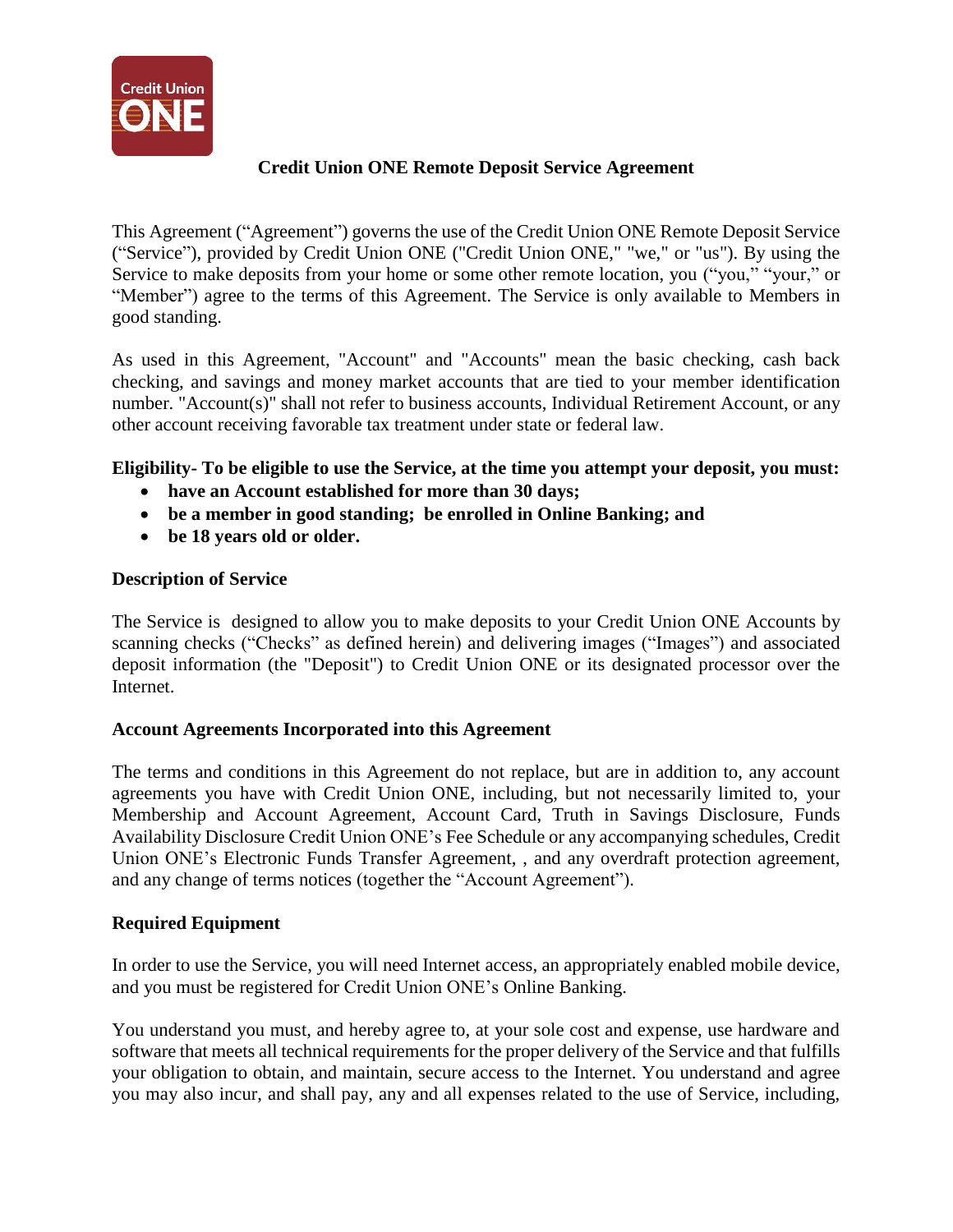but not limited to, telephone service or Internet service charges. You are solely responsible for the payment of any and all costs and expenses associated with meeting and maintaining all technical requirements and additional items necessary for the proper use of the Service. You understand and agree that you are solely responsible for the operation, maintenance and updating of all equipment, software and services used in connection with the Service and the cost thereof, and you hereby agree that you will perform, or cause to be performed, all vendor recommended maintenance, repairs, upgrades and replacements, and such performance shall be rendered by properly trained personnel. Credit Union ONE is not responsible for, and you hereby release Credit Union ONE from any and all claims or damages resulting from, or related to, any virus or related problems that may be associated with using electronic mail or the Internet. Credit Union ONE is not responsible for, and you hereby release Credit Union ONE from any and all claims or damages resulting from, or related to, defects in or malfunctions of your hardware or software, or failures of or interruptions in any electrical, telephone or Internet services. Credit Union ONE hereby advises you, and you hereby agree, to scan your hardware and software on a regular basis using a reliable virus detection product in order to detect and remove computer viruses.

In connection with your use of the Service, you shall only use the hardware described as on Exhibit A attached hereto and by this reference incorporated herein (the "Hardware List"), or such other hardware as is approved in advance by Credit Union ONE and shall only use such software as is approved in advance by Credit Union ONE.

## **Service Limitations**

Credit Union ONE reserves the right, in its sole discretion to change, suspend, or discontinue the Service, or your use of the Service. Credit Union ONE also reserves the right, in its sole discretion, to deny access to an Account or to deny transactions under certain circumstances. We may do so immediately and at any time without prior notice to you. We also reserve the right to change this Agreement at any time. However, if we make a material change to this Agreement or the Service, we will notify you. Your continued use of the Service will constitute your agreement to the new terms. Credit Union ONE also reserves the right, in its sole discretion, to impose limits on the number of Deposits or on the dollar amount of Deposits you may make using the Service.

### **Items Eligible for Deposit; Prohibited Checks**

You agree to scan and deposit only "Check(s)" as that term is defined in Subpart D of Federal Reserve Board Regulation CC, and to the extent applicable, Subpart A ("Reg CC"). You also agree that the image of the Check that is transmitted to Credit Union ONE shall be deemed an "item" within the meaning of Article 4 of the Uniform Commercial Code as enacted by the State of Michigan.

You agree that you will not use the Service to deposit any Check(s) or other Item(s) that:

1. are payable to any person or entity other than you, or that include a third-party endorsement;

2. are dated more than 6 months prior to the date of Deposit;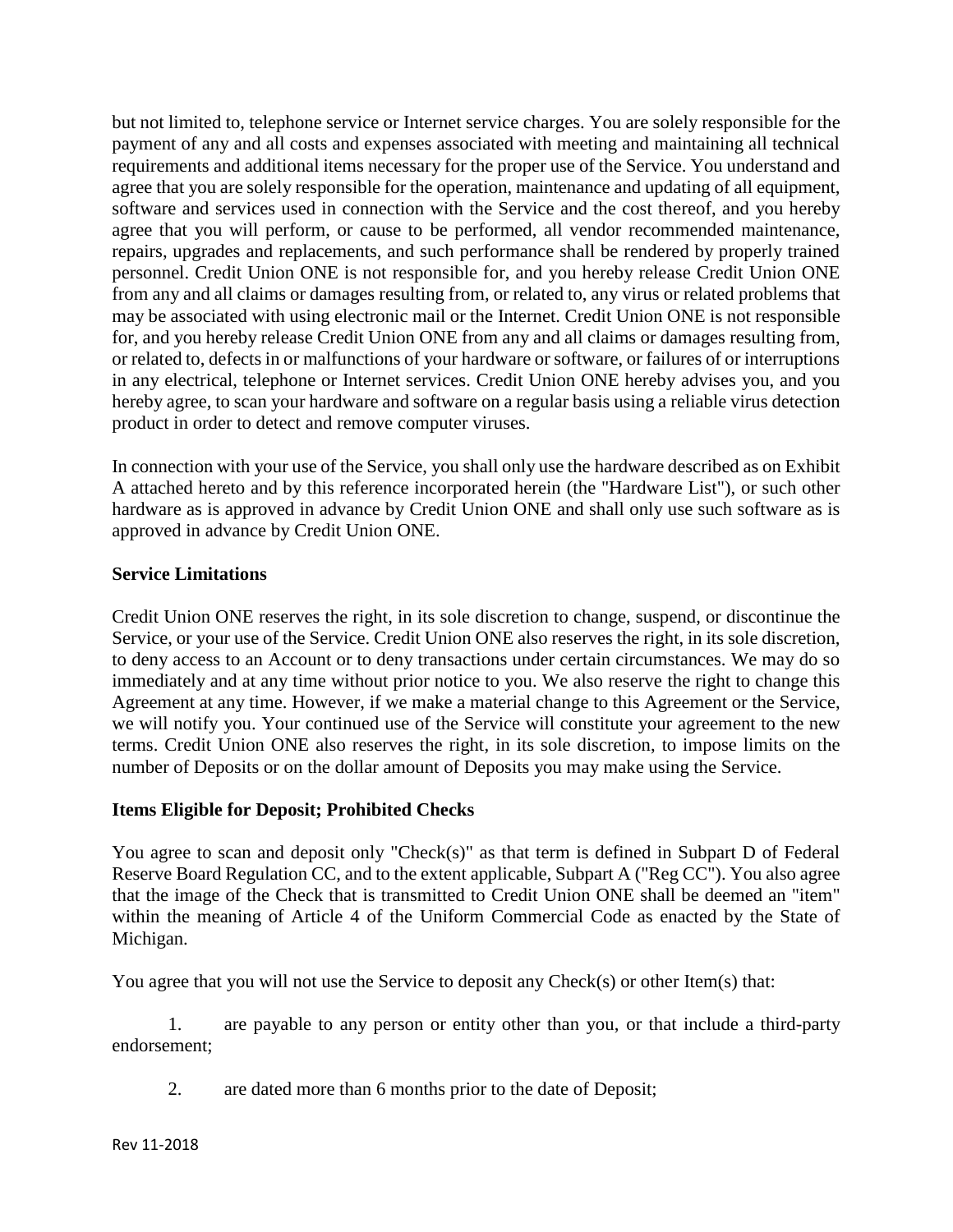3. contain obvious alterations on the front of the Check or Item, or which you know or suspect, or should know or suspect, is fraudulent or otherwise not authorized by the owner of the account on which the Check is drawn, including Checks received via Internet solicitations;

4. were previously converted to a substitute check, as defined in Reg CC;

5. are drawn on financial institutions that are located outside of the United States or that are not payable in US dollars;

6. are a Remotely Created Check, as that term is defined in Reg CC;

7. are not acceptable to Credit Union ONE for remote deposit, including Savings Bonds or mutilated checks;

8. are from a foreign lottery, whether you entered the foreign lottery or not;

9. are from a "work from home" or similar program that you find or finds you on the Internet such as Craig's List, etc.

10. are prohibited by your Credit Union ONE Membership and Account Agreement or are otherwise not acceptable under the terms of your Credit Union ONE Account, or are in violation of any law, rule or regulation. Your Membership and Account Agreement may be found online at [www.cuone.org/about/disclsoures.aspx](http://www.cuone.org/about/disclsoures.aspx)

Checks described above are each a "Prohibited Check" and, collectively, "Prohibited Checks". If you deposit a Prohibited Check, you agree to indemnify and reimburse Credit Union ONE for, and hold Credit Union ONE harmless from and against, any and all losses, costs and expenses (including reasonable attorney's fees) Credit Union ONE may incur associated with any warranty, indemnity or other claim related thereto. Furthermore, if, after first having obtained Credit Union ONE's written consent to do so, you provide Credit Union ONE with an electronic representation of a substitute check for deposit into an Account instead of an original Check, you agree to indemnify and reimburse Credit Union ONE for, and hold Credit Union ONE harmless from and against, any and all losses, costs and expenses (including reasonable attorney's fees) Credit Union ONE incurs because any such substitute check resulting from such electronic representation does not meet applicable substitute check standards and/or causes duplicate payments.

## **Deposit/Image Quality**

Each Check transmitted by you to Credit Union ONE shall contain images of the front and the back of the Check(s) scanned and remotely deposited by you. Each Image of each Check shall be of such quality that the following information can clearly be read and understood by sight review of such Image:

- 1. the amount of the Check;
- 2. the payee of the Check;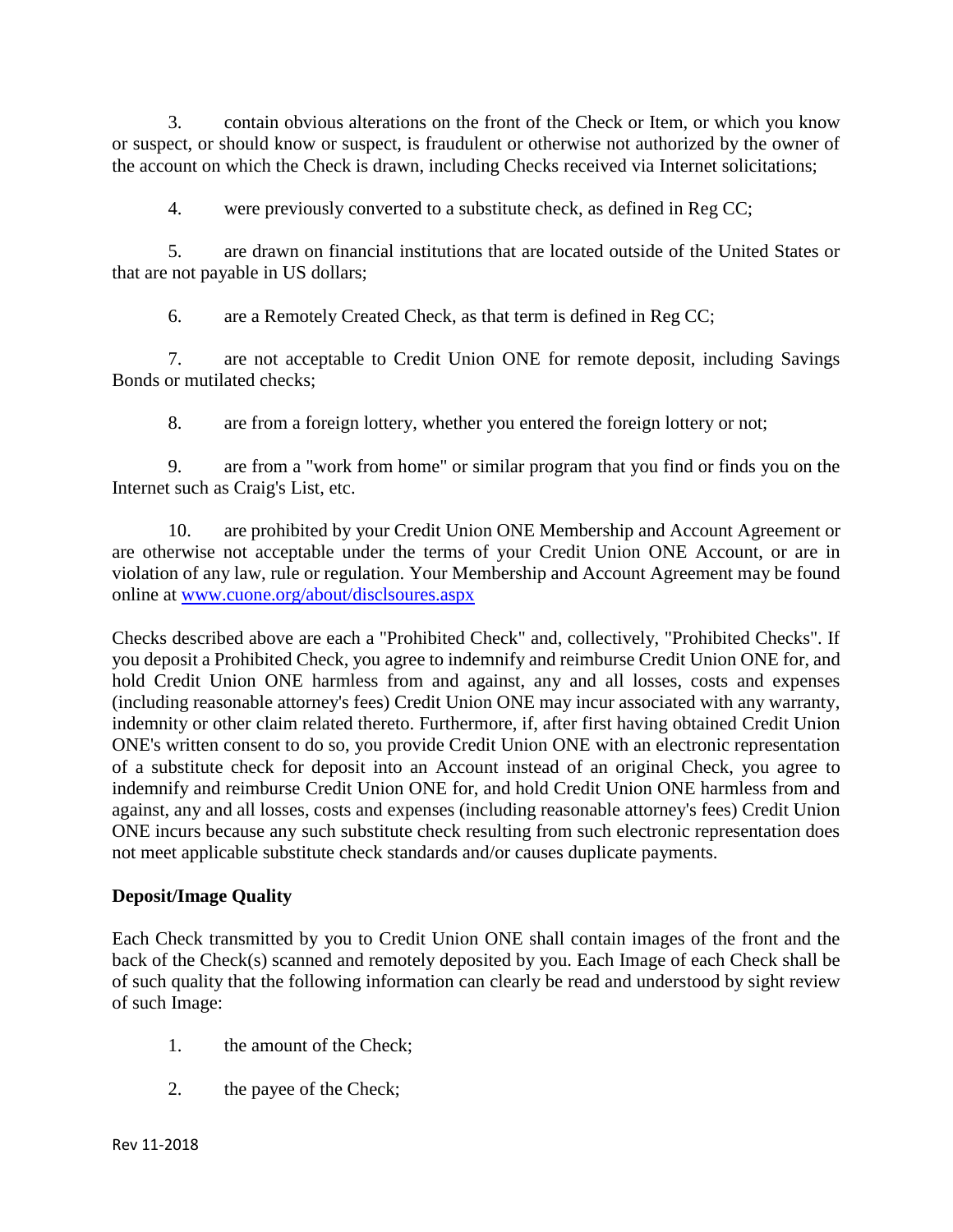- 3. the payee endorsement;
- 4. the signature of the drawer of the Check;
- 5. the date of the Check;
- 6. the Check number;

7. the information identifying the drawer and the paying financial institution that is preprinted on the Check, including the MICR line; and

8. all other information placed on the Check prior to the time an image of the Check is captured, such as any required identification written on the front of the Check and any endorsements applied to the back of the Check.

Each image shall also meet all standards for image quality established by the American National Standards Institute ("ANSI"), the Board of Governors of the Federal Reserve, or any other regulatory agency, clearing house or association. You shall also capture and transmit to Credit Union ONE the full-field MICR encoding on each Check. In accordance with the procedures, you shall ensure that the following information is captured from the MICR line of each Check:

- 1. the American Bankers Association routing transit number ("RTN");
- 2. the number of the account on which the Check is drawn;
- 3. when encoded, the amount of the Check; and
- 4. when encoded, the serial number and the process control field of the Check.

## **Endorsements and other Procedures**

You agree to restrictively endorse each item transmitted through the Service by placing the words "for mobile deposit at Credit Union ONE" below your signature. You further agree to follow such other procedures as we may establish from time to time and disclose to you, including without limitation security procedures.

### **Security**

You agree to keep confidential and secure any security procedures that we establish, including your Service password, and to notify us immediately if you have reason to believe that confidentiality or security pertaining to the Service or any Check transmitted through the Service has been or may be breached.

### **Your Treatment of Items after our Receipt**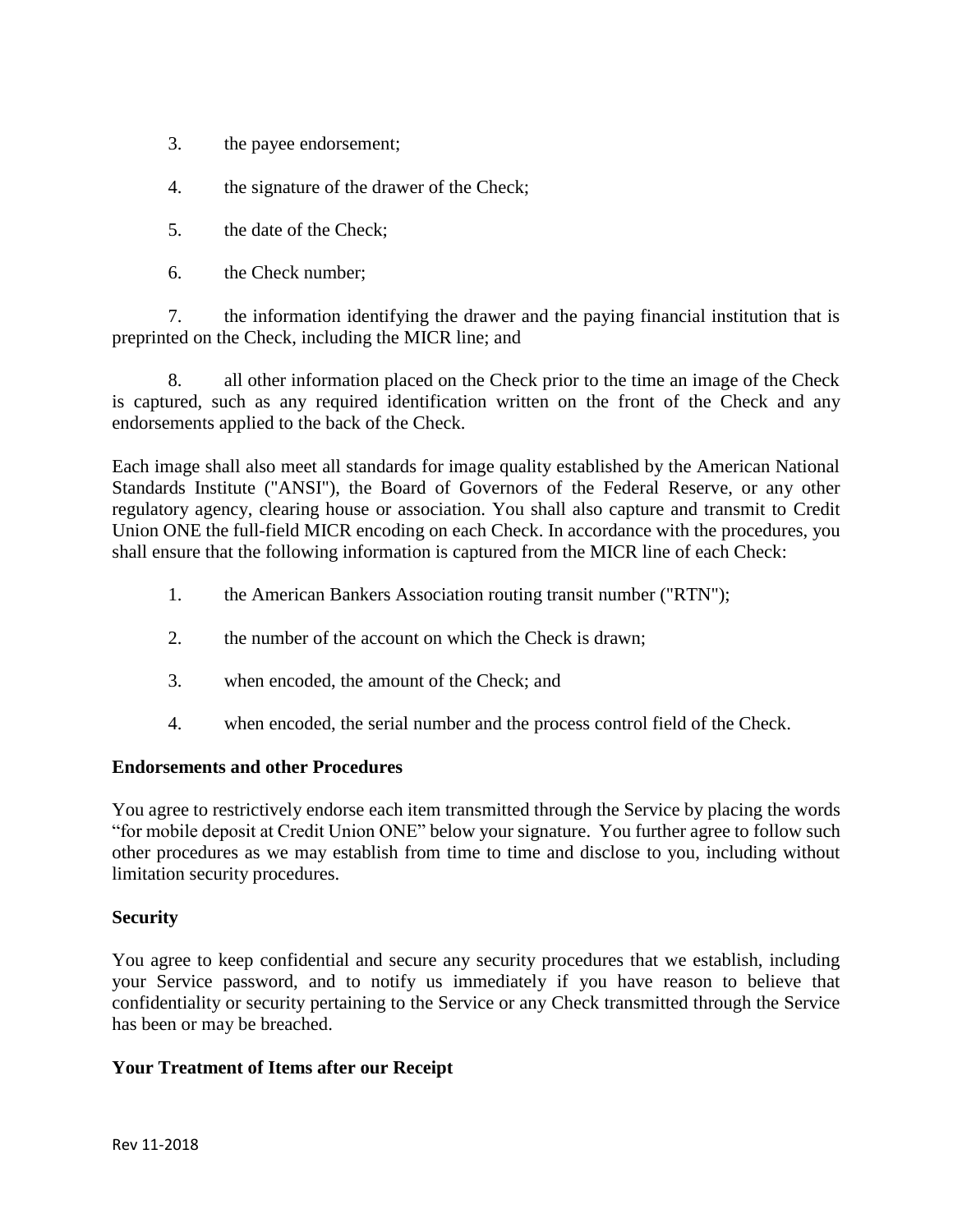You shall mark the original Check "VOID" after Credit Union ONE notifies you that the Image corresponding to the Check (the "File") has been accepted. You shall securely store all original Checks for a period of one hundred eighty (180) days after you have received notice from Credit Union ONE that the File containing the Images of such Checks has been accepted (the "Retention Period"). During the Retention Period, you agree that you shall take appropriate security measures to ensure that:

- 1. only owners of your Account shall have access to original Checks;
- 2. the information contained on such Checks shall not be disclosed;
- 3. such Checks will not be duplicated or scanned more than one time; and
- 4. such Checks will not be deposited or negotiated in any form.

You shall permanently and completely destroy original Checks upon the expiration of the Retention Period applicable to such Checks. If Credit Union ONE specifies the method or methods to be used to destroy the original Checks, you shall use such methods to destroy original Checks after expiration of the Retention Period or deliver the Checks to Credit Union ONE for destruction. You hereby agree to indemnify Credit Union ONE for, and hold Credit Union ONE harmless from and against, any and all claims, demands, actions, causes of action, losses and damages, of whatever nature or kind, and regardless of the theory upon which the same is (are) based, caused directly or indirectly by, arising out of, related to, in connection with or resulting wholly or partially from, the destruction of original Checks by you. You will promptly (but in no event later than 5 business days) provide any retained Check (or, if the Check is no longer in existence, a sufficient copy of the front and back of the Check) to Credit Union ONE as requested to aid in the clearing and collection process or to resolve claims by third parties with respect to any Check. To fulfill your obligations under this Agreement, you shall retain an Image of all Checks deposited for four (4) years after the date the File related to the Check is accepted by Credit Union ONE.

You understand that Images stored on mobile devices may be stored only until the associated Deposit has been successfully transmitted and you have transferred the information to your computer. In the event you are unable to promptly complete a Deposit using a mobile device, you agree to ensure that the mobile device remains securely in our possession until the Deposit has been completed or to delete the associates Images from the device.

## **Credit Union ONE's Receipt of Items**

You agree that you shall be solely liable for, and Credit Union ONE shall not have any liability whatsoever to you for, any File or the Images or other information contained therein that are not received by Credit Union ONE or for any File or the Images or other information contained therein that are intercepted or altered by an unauthorized third party. You agree that Credit Union ONE has no obligation to accept a File and, therefore, may reject any File or the Images or other information contained therein submitted by you. Credit Union ONE has no obligation to notify You of the rejection of a File or the Images or other information contained therein. To confirm the status of a File you may contact Credit Union ONE at any time Credit Union ONE is open for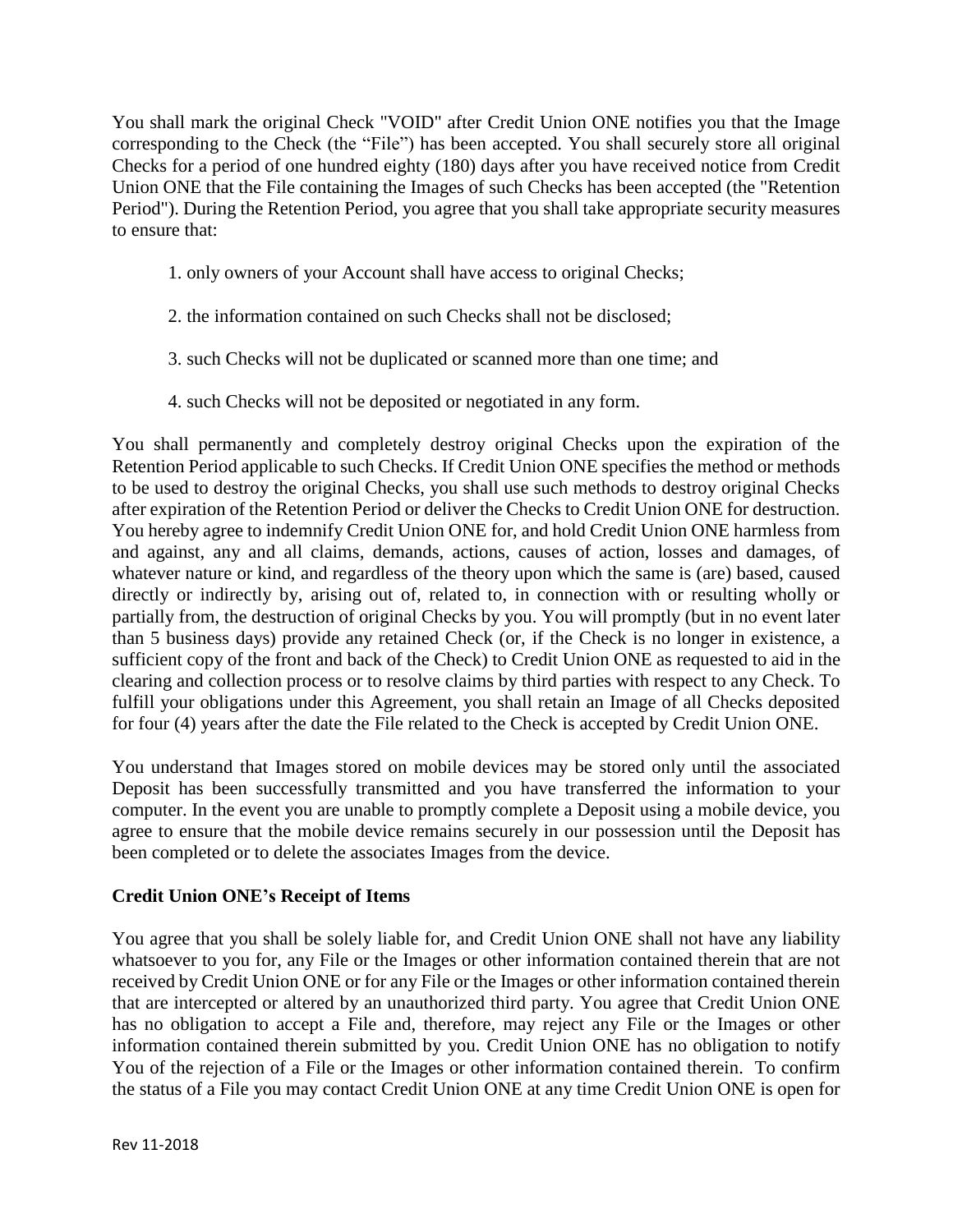business. Credit Union ONE shall have no liability to you for the rejection of a File or the Images or other information contained therein or for the failure to notify you of such rejection.

Upon receipt of a File submitted by you, Credit Union ONE may examine such File and the Images and other information contained therein to ensure that you have complied with this Agreement and followed the procedures set forth in this Agreement or otherwise provided to you by Credit Union ONE from time to time. If Credit Union ONE determines that you have not complied with this Agreement or followed the procedures, or if errors exist in the Images or other information contained in the File, Credit Union ONE, in its sole discretion, may either reject the File or elect to correct the error and accept and process the corrected File (a "Corrected File"). As a form of correction, Credit Union ONE may credit your Account for the full amount of the Deposit and make any necessary adjustments to the Account to correct the error. Credit Union ONE may, at its option, also perform a risk management analysis of one or more Files submitted by you to detect potentially fraudulent Checks, and, in its sole discretion, Credit Union ONE may reject any such File or the Images or other information contained therein.

If after examination of a File and the Images and other information contained therein, Credit Union ONE determines that you have complied with this Agreement and processed and transmitted the File in accordance herewith and with the procedures, the File is balanced and the Images meet the requirements of this Agreement, then Credit Union ONE shall accept the File (an "Accepted File") for deposit to your Account. Upon acceptance of the File, Credit Union ONE shall electronically notify you of receipt and acceptance of the Accepted File for deposit. Such notification may be made prior to final posting, is subject to correction, and is for informational purposes only and may not be relied upon. To make this notification, Credit Union ONE shall use the most recent email address provided by you to Credit Union ONE, and you agree that you will notify Credit Union ONE immediately of any change in your e-mail address and/or other contact information.

You agree that Credit Union ONE shall have no liability for the content of payment-related information. Notwithstanding the fact that Credit Union ONE has accepted a File for deposit, any credit made to your Account shall be provisional pending final collection from the drawee financial institution, and you shall remain liable to Credit Union ONE for any errors, inaccuracies, breach of warranties and any other loss sustained by, or claim made against, Credit Union ONE.

You agree that, in the event you are unable to capture, balance, process, produce or transmit a File to Credit Union ONE, or otherwise comply with the terms hereof or to the procedures, for any reason, including, but not limited to, communications, equipment or software outages, interruptions or failures, you will transport the originals of all Checks to an office of Credit Union ONE and deposit the original Checks with Credit Union ONE. You shall continue to make deposits in this manner until such time that the outage, interruption or failure is identified and resolved. The deposit of original Checks at an office of Credit Union ONE shall be governed by the terms and conditions of the Account Agreement, but not by the terms of this Agreement. For purposes of this Agreement, only branches owned and operated by the Credit Union ONE shall constitute a valid branch office, and Shared Branching locations are explicitly excluded. You agree that Credit Union ONE may, at its option, decline to accept the deposit of an Item through the Service and require you to present the original Item for deposit and processing.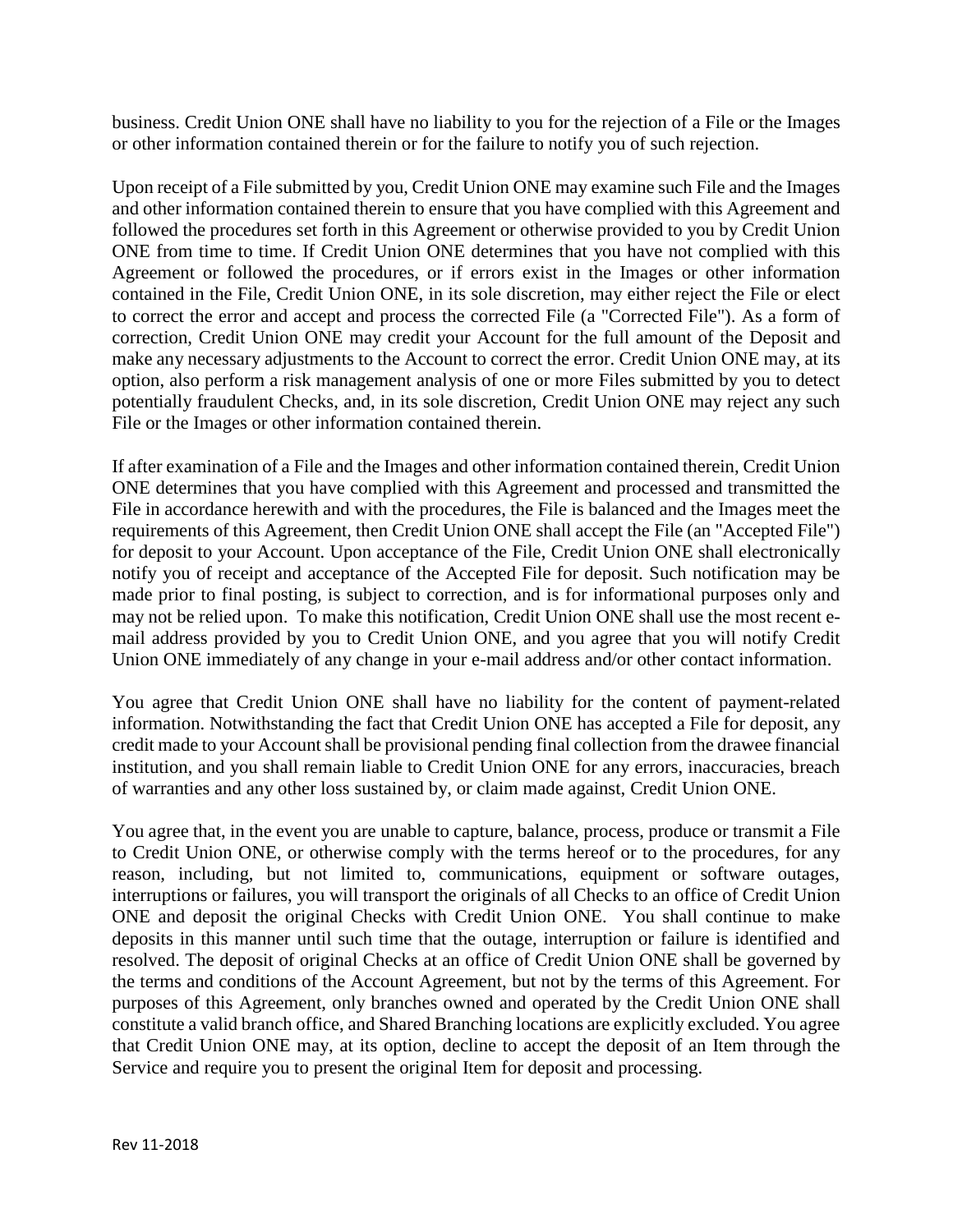### **Provisional Credit and Availability of Funds; Presentment**

Upon acceptance of the File, Credit Union ONE shall grant your Account Provisional Credit (as herein defined) for up to the total amount of the Corrected File or the Accepted File, as applicable. As used herein, "Provisional Credit" means that the credit is made to your Account subject to final payment of the Checks and subject to the terms of the Account Agreement. You acknowledge and agree that Checks or Items deposited by use of the Service are **not** governed by the Credit Union's Funds Availability Policy. Rather, the availability of funds will be based on your assigned relationship tier level. Credit Union ONE will assign a daily and monthly limit for the total you may deposit through the Service. We reserve the right to modify such limits and tiers from time to time. For your specific limits and tier please contact the Credit Union at 800-451-4292.

### **Returned Checks**.

If Images of Checks deposited by you are dishonored or otherwise returned unpaid by the drawee financial institution, or are returned by a clearing agent for any reason, including, but not limited, to issues relating to the quality of the Image, you understand and agree that, since you either maintain the original Check or have destroyed the original Check in accordance with this Agreement, the original Check will not be returned by Credit Union ONE, and Credit Union ONE may charge back an Image of the Check to your Account. You understand and agree that the Image may be in the form of an electronic or paper reproduction of the original Check or a substitute check. Unless otherwise instructed by Credit Union ONE, you agree not to deposit the original Check if an Image or other debit as previously described is charged back to you. Credit Union ONE will assist you in representing such a returned item through the banking system. You retain the right to pursue collection remedies other than through the check collection system and may use the original Check or a substitute check for the purpose of bringing legal action. You may also return the original Check to the drawer upon the drawer honoring the item, such as through a direct cash payment to you.

### **Business Days, and Cut Off Time**

Credit Union ONE will assign a daily and monthly limit for the total you may deposit through the Service.

Every day is a business, except Saturday, Sunday, and Federal Holidays, and on a few days we may close early. As of the date of this Agreement, our daily cutoff time on a business day in which we are open is the close of business that day. All cutoff times are Eastern Time as observed in Detroit, Michigan, but on a few days it may be earlier. Subject to applicable law, this is subject to change in Credit Union ONE's sole discretion.

For specific current information on deposit limits, business days, and cut off times, please call the credit union at 800-451-4292 or visit any branch location.

### **Errors**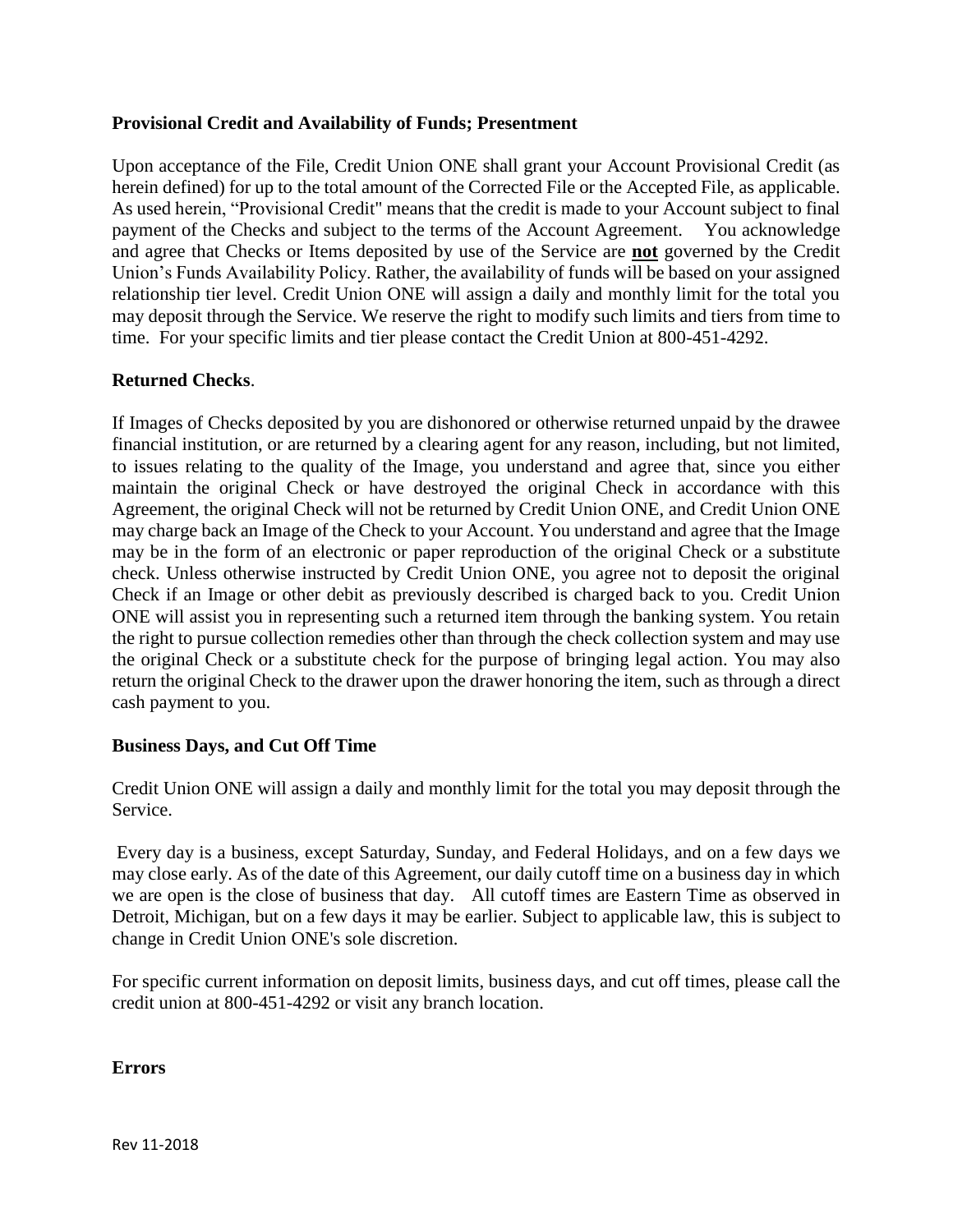Credit Union ONE has no obligation to detect errors by you or others, even if we take certain actions from time to time to do so. To ensure accuracy, you agree to accurately enter the dollar amount of each deposit according to the legal amount rather than the courtesy amount if they differ. The legal amount is the written amount and the courtesy amount is the digital amount on a Check.

You also agree to notify us of any suspected errors in the Deposit(s) promptly and in no event later than sixty (60) days after the periodic account statement for that Account is sent. Except as may otherwise be required by law, unless you notify us within 60 days, such statement regarding Deposits made through Service will be deemed correct, and you will be prohibited from bringing a claim against us for an alleged error. To notify us of any errors, please contact us at 800-451- 4292.

## **User Warranties and Indemnity**

You represent and warrant to Credit Union ONE that:

1. You will only transmit eligible Checks;

2. The original item was a paper Check that you scanned;

3. Each image of a Check transmitted to us is a true and accurate rendition of the front and back of the original Check, without any alteration;

4. The drawer of the Check has no defense against payment of the Check;

5. You are authorized to endorse each Item transmitted or are authorized to obtain payment of each item on behalf of a person entitled to enforce such transmitted item;

6. Images will meet image quality standards;

7. You will not transmit duplicate items;

8. You will not deposit or re-present the original Item or endorse to a third party the original Item (the original Check) and no person will receive a transfer, presentment, or return of, or otherwise be charged for, the Item (either the original Item, or a paper or electronic representation of the original Item) such that the person will be asked to make payment based on an Item the person has already paid;

9. All information you provide to Credit Union ONE is accurate and true;

10. You will comply with this Agreement and all applicable laws and rules;

11. You will use the Service and any related products for lawful purposes only and in compliance with all applicable laws and regulations;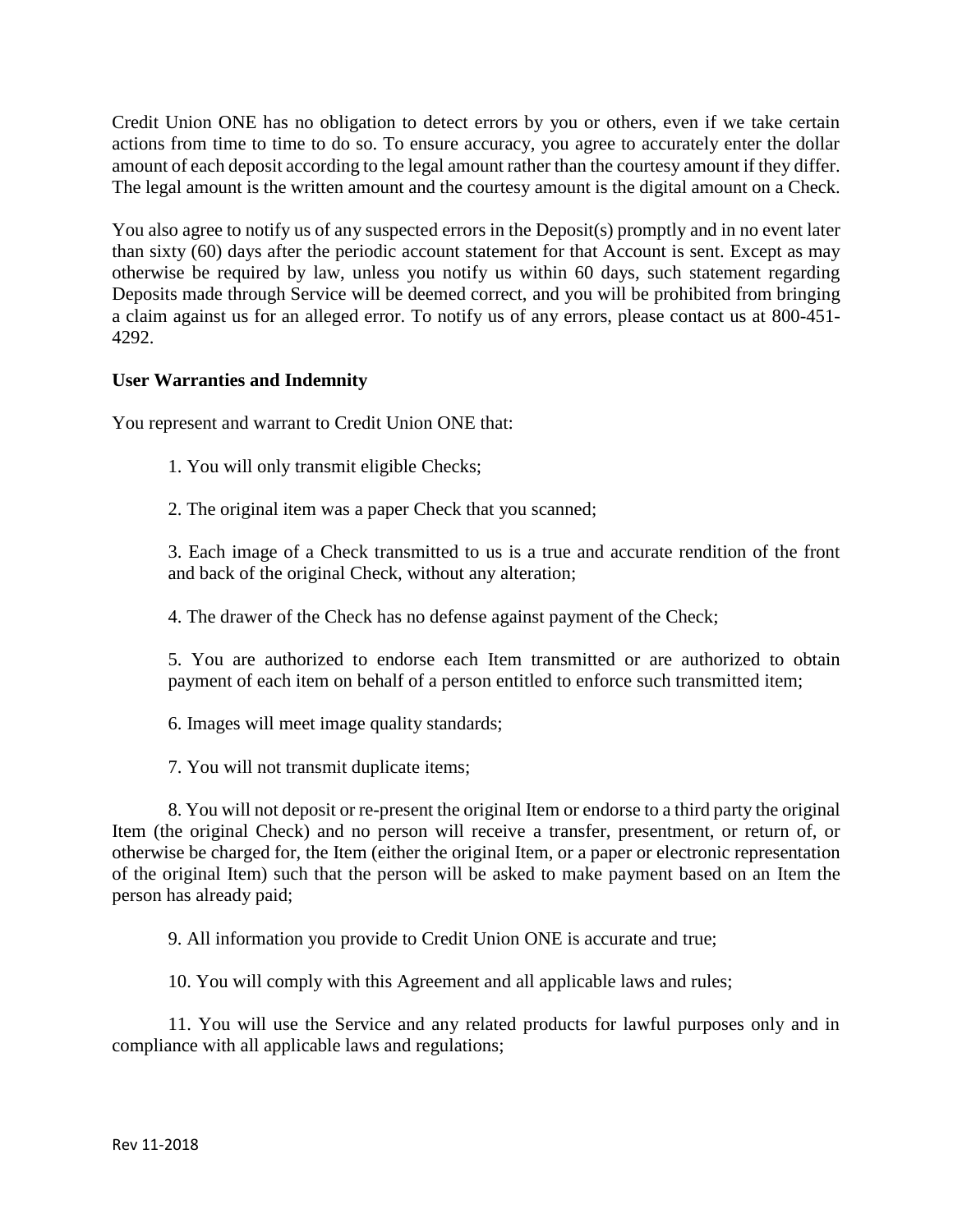12. You will only transmit acceptable Items for deposit and that you will have handled the original Items in accordance with applicable laws and regulations, and

You agree to indemnify and hold harmless Credit Union ONE from any loss, cost and expenses (including attorney's fees) for breach of these representations and warranties or of this Agreement.

### **Ownership and License; Termination of Rights**

You agree that you have no ownership interest in the Service and that your use of the Service is subject to your compliance with this Agreement and the procedures. Any breach of this Agreement immediately terminates your rights to use Service. Without limiting the foregoing, you may not use the Service in any way or for any purpose that is contrary to Credit Union ONE's business interests or harmful to Credit Union ONE. In addition, you agree that you will not (i) modify, change, alter, translate, create derivative works from, reverse engineer, disassemble or decompile the technology or any other feature of the Service, (ii) copy or reproduce all or any part of the technology or the Service; or (iii) interfere, or attempt to interfere, with the technology or the Service.

### **Exclusion of Warranties and Limitation of Liability**

Your use of the Service is at your own risk. The Service and related documentation is provided "as is." We disclaim all warranties of any kind, express or implied, including without limitation warranties of merchantability or fitness for a particular purpose and non-infringement. We make no warranty that the Service (a) will be uninterrupted, timely, secure or error-free; (b) that the results from the Service will be accurate or reliable; and (c) that any errors will be corrected.

You agree that Credit Union ONE will not be liable for any direct, indirect, consequential, special, or exemplary damages, including without limitation, damages for loss of profits, use, data, goodwill or other losses resulting from use or inability to use the Service or the termination of the Service, regardless of the form of action or claim, even if Credit Union ONE has been informed of the possibility thereof.

### **Meeting Your Obligations**

If your use of the Service results in your becoming indebted to Credit Union ONE, you agree to pay what you owe us upon our demand. If you do not do so, you agree to pay reasonable collection costs we incur before taking legal action against you. If we take legal action to collect what you owe, you agree to pay our reasonable attorney's fees and court costs in addition to any other remedy the court finds proper. We have the right of offset (as explained in the Membership Account Agreement) against any Account in which you or a joint owner may have an ownership right, to remedy any loss or account deficiency as a result of your use of the Service.

#### **Assignment**

You may not assign this Agreement to any other party. Credit Union ONE may assign this Agreement to any present or future, directly or indirectly, affiliated company. Credit Union ONE